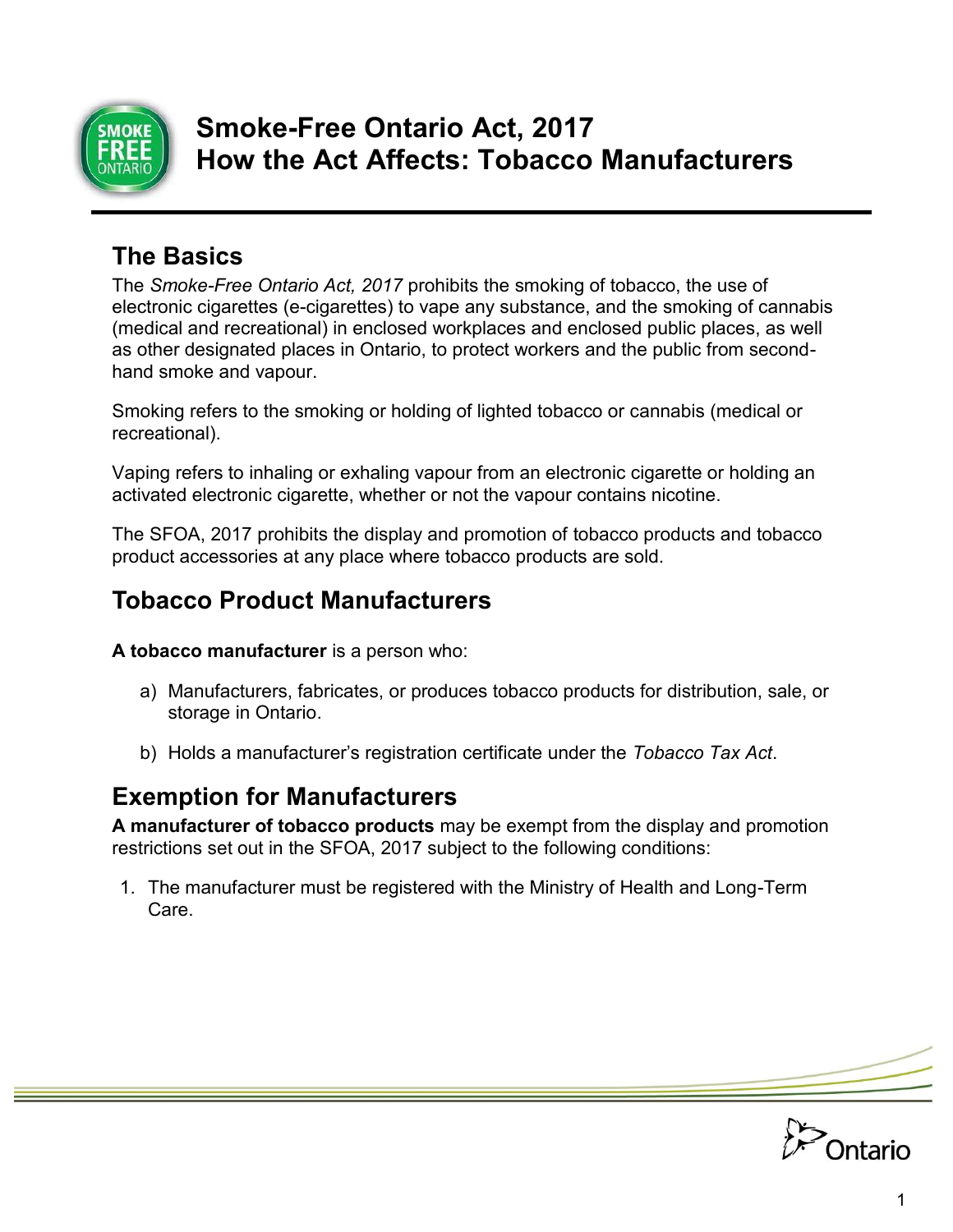- 2. The manufacturer shall not permit a person who is less than 19 years old to enter the place other than an employee of the manufacturer or a support person accompanying a person with a disability who is at least 19 years old.
- 3. Promotions, tobacco and branded tobacco product accessories are not visible from outside the place.
- 4. Customers can enter the place only from the outdoors or from the areas of an enclosed shopping mall that are:
	- Open to the public;
	- Common to most of the retail establishments or other businesses within the mall; and
	- Not part of a retail establishment or other business within the mall.
- 5. The place cannot be a thoroughfare (e.g., passageway).

A manufacturer that fails to meet these conditions no longer has the benefit of the exemption, and must comply with the prohibition on display and promotion.

For greater clarity, a person who manufactures an electronic cigarette for use with a tobacco product (e.g., Heat-Not-Burn devices), but that is packaged without a tobacco product, is permitted to display and promote the electronic cigarette.

# **Signage for Manufacturers**

"No Smoking" and "No Vaping" signs, or a dual "No Smoking and No Vaping" sign must be posted at all entrances, exits and washrooms, in appropriate locations and in sufficient numbers, so that everyone knows that smoking and vaping is not permitted inside the manufacturer's facility.

For information on where to get signs, please contact your local Public Health Unit.

## **Registration**

A manufacture of tobacco products can register with the Ministry of Health and Long-Term Care by sending an email to [SFOApplications@ontario.ca.](mailto:SFOApplications@ontario.ca)